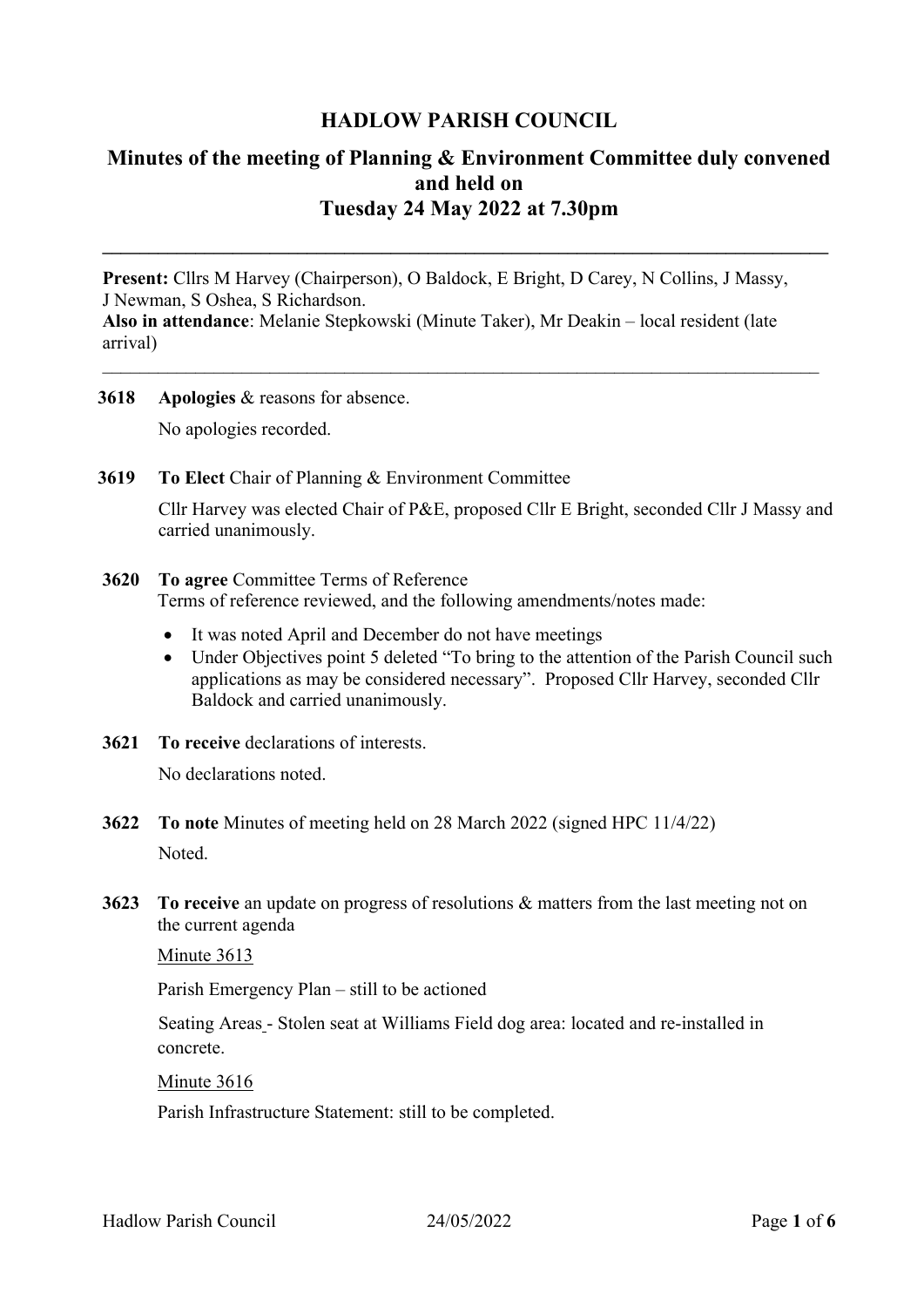## Minute 3617

St Mary's Churchyard – Yewtree inside main gate  $\&$  other general tree pruning: ongoing.

Climate Change : Cllr O'Shea and Massy to take over entering of data on Carbon Footprint Calculator

*(Hadlow Park Resident: Dean Deakin joined the meeting with Chairs approval)*

## **3624 New applications, amended applications and plans for comment (List B's).**

**TM/22/0533/FL -** The amalgamation of two dwellings (3 and 4 Stallions Green) into one with no.4's front door converted to a window, and the addition of a small single storey extension at the rear of no. 4, and the demolition of an outbuilding of similar dimensions. 3 And 4 Stallions Green High House Lane Hadlow Tonbridge Kent TN11 9RB

[https://publicaccess2.tmbc.gov.uk/online-applications/PLAN/22/00533/FL;](https://publicaccess2.tmbc.gov.uk/online-applications/PLAN/22/00533/FL)

### **HPC Agreed.**

**TM/22/00845/FL -** Proposed extension and alterations including garage conversion to habitable accommodation. Tithe Ward House Three Elm Lane Golden Green Tonbridge Kent TN11 0BN

<https://publicaccess2.tmbc.gov.uk/online-applications/PLAN/22/00845/FL>

### **HPC Agreed.**

**TM/22/00718/FL -** First floor side, single storey side and rear extension; modify roof Tsavo 17 Hadlow Park Hadlow Tonbridge Kent TN11 0HY.

[https://publicaccess2.tmbc.gov.uk/online-applications/PLAN/22/00718/FL;](https://publicaccess2.tmbc.gov.uk/online-applications/PLAN/22/00718/FL)

## **HPC Agreed.**

*(It was noted that TMBC Planning Department had omitted to place the Planning Application on the planning portal despite other relevant documents being present)*

**3625 Planning applications**: results (List D's), out of area/comment & planning enforcements. Noted.

#### **3626** TMBC & KCC matters:

a) UK Shared Prosperity Fund (UKSPF) – to note and propose possible projects

"..*the much-awaited UK Shared Prosperity Fund (UKSPF) was released by Central Government in April 2022 - [https://www.gov.uk/government/publications/uk-shared](https://www.gov.uk/government/publications/uk-shared-prosperity-fund-prospectus)[prosperity-fund-prospectus](https://www.gov.uk/government/publications/uk-shared-prosperity-fund-prospectus) .*

*This fund is part of the Government's response to the Levelling Up White paper that was published earlier this year - [https://www.gov.uk/government/publications/levelling-up-the](https://www.gov.uk/government/publications/levelling-up-the-united-kingdom)[united-kingdom](https://www.gov.uk/government/publications/levelling-up-the-united-kingdom) - and aims to ensure that opportunity is spread more evenly across the United Kingdom.*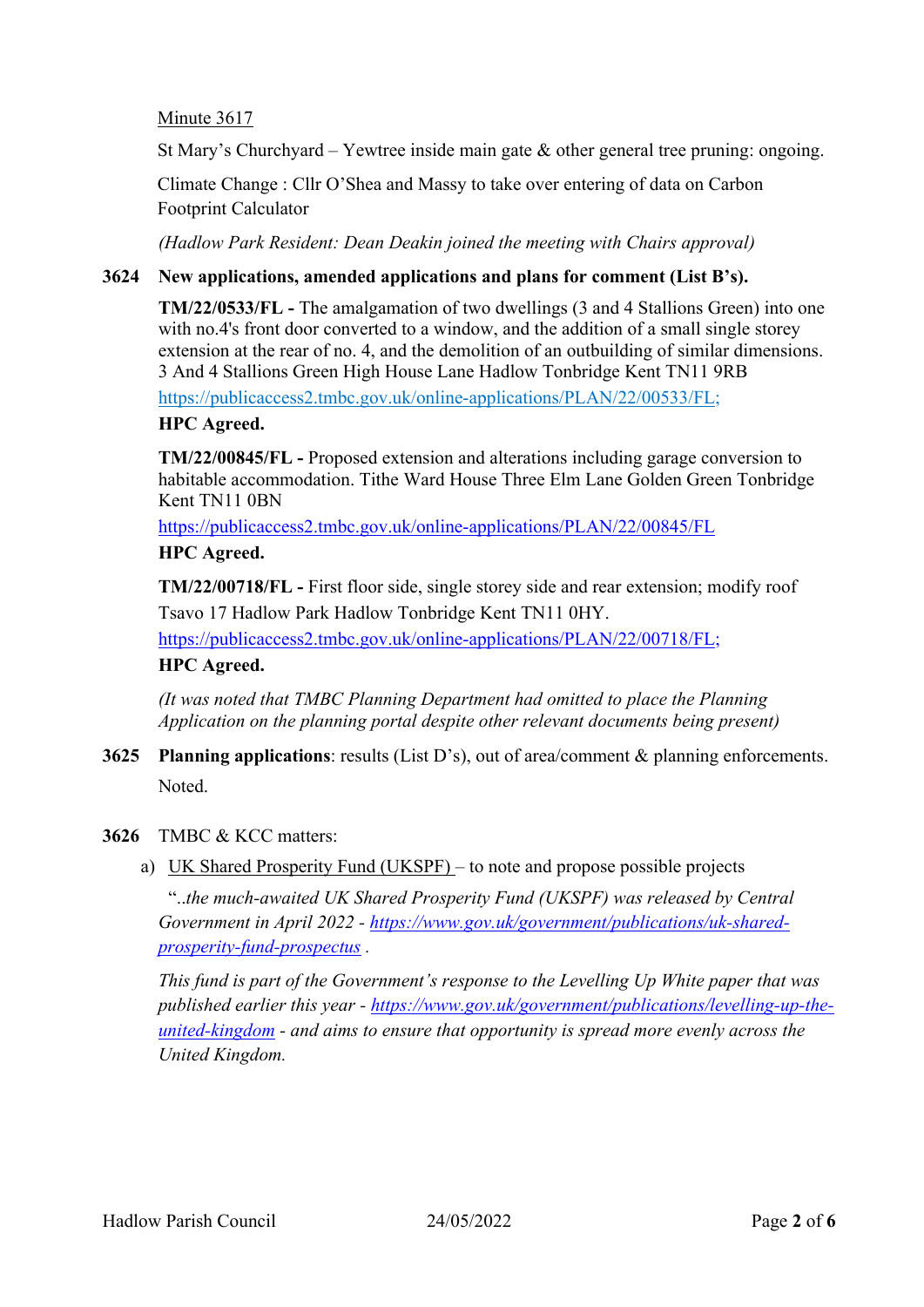*Whilst Tonbridge & Malling borough is not a top-priority for the 'levelling up' agenda due to the relative affluence of the area, it has been noted by Government that even the most affluent areas still have economic inequalities and communities that face challenges. As a result, in announcing the UKSPF allocations, every area has received an allocation. The minimum allocation for a local authority is £1m for the period up to March 2025, and this is exactly what we have been initially allocated.*

*Although there is a degree of flexibility with the fund, there are three main investment priorities that the funding could be used for:*

*• Communities and Place (including visual improvements to town centres; litter and graffiti reduction; tackling anti-social behaviour and community projects);* 

*• Local Business (including support for increasing footfall in town centres, developing visitor and heritage assets, and business growth and innovation support); and* 

*• People and Skills (qualifications in skills gaps, addressing barriers to employment, helping with life skills and work experience opportunities).*

*As per the requirement from Government, we are in the early stages of pulling together an Investment Plan of project ideas for the £1m funding we have initially been allocated, ahead of the deadline of 01 August 2022. These projects will likely involve a combination of grant schemes for businesses and local organisations, commissioning of initiatives and in-house delivery. If you have any questions about the fund or thoughts on particular themes that you think should be prioritised (bearing in mind the investment priorities highlighted above), then please do get in touch via [economic.regeneration@tmbc.gov.uk](mailto:economic.regeneration@tmbc.gov.uk) ".*

Cllr Carey suggested that projects under heading "*People and Skills (qualifications in skills gaps, addressing barriers to employment, helping with life skills and work experience opportunities)"* may be considered a priority due to the Parish being rural with lack of employment opportunities and limited public transport. It was proposed to investigate whether any local groups such as the Woodlands & Tree Apprenticeships Scheme would be interested in putting forward a proposal.

b) A26 Closure for resurfacing Hadlow Village Square – tentative timeline of works

KCC would notify local businesses and residents of timetable within a month prior to start of works. Information was also available on their webpage Can someone please let me know the correct name of their page. Council would post the information on their social media pages and Councillors would "spread the word".

Concerns were raised as to the accuracy of the proposed detour routes and the Clerk asked to liaise with KCC on this matter in addition to ensuring they were aware of the underground stream running through the middle of the road.

c) Proposed amalgamation of TMBC planning committees – update

No changes to the existing Area Committee arrangements will be made this year.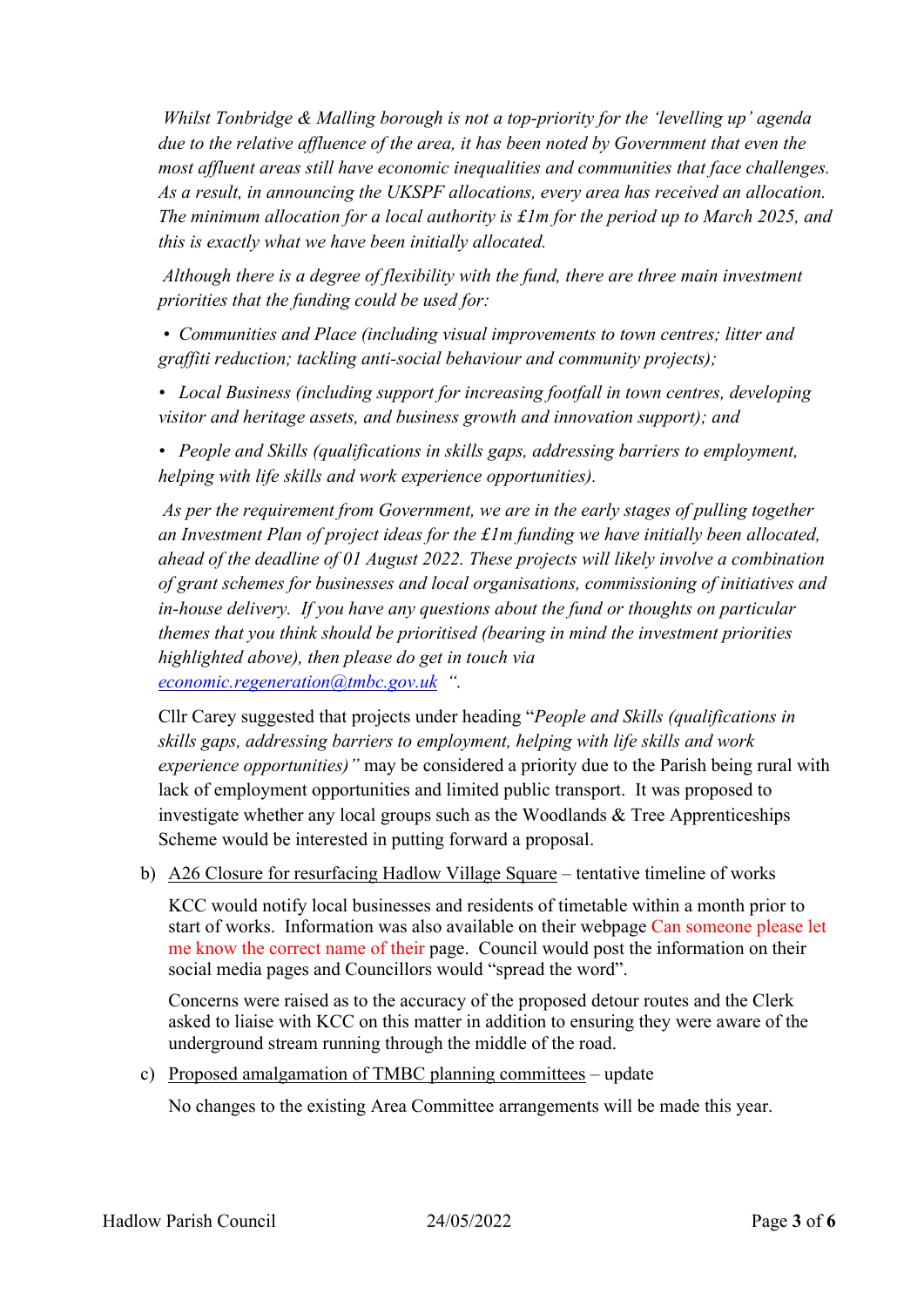#### **3627 Non-planning issues:**

• **Policing** – Correspondence and Clerks report after meeting with Inspector Jones

The Clerk had met with Inspector Elizabeth Jones and her colleague Sergeant Jon Turtle to discuss both policing and anti-social behavior issues within the Parish.

Hadlow Parish was currently considered by the police as "low level" crime area whereas other areas within Tonbridge & Malling were "high level" and therefore given priority.

PCSO Vincent remained our local Officer and he continued to tackle local issues but also had a large territory to cover with other areas requiring most of his time due to the higher levels of crime reported.

• **Hadlow Community Rural School –** discuss ways **s**tudents may participate and support the local community

Taking into consideration the safety of students the following projects were suggested:

- a) Litter picking to enhance the student's awareness of their environment.
- b) Access Trail assisting with vegetation cutting (using hand tools) and clearing of path used by both residents, students and visitors to the area.
- **Netball at Williams Field & Village Hall Fencing –** request to add 3 sets of lines to ballcourt to identify courts for basketball, 5-aside football and netball funded by local netball team. To confirm decision on fencing installation behind Village Hall

The 3 sets of lines to ballcourt to identify courts for basketball, 5-aside football, and netball to be funded the netball team was approved. Proposed Cllr Newman, seconded Cllr Baldock and carried unanimously.

Village Hall Fencing – Tate Fencing quotation for bow top rail fencing around the back of the Village Hall was agreed using S106 application 07/03517/FL. Proposed Cllr Harvey, seconded Cllr E Bright and carried unanimously.

• **ROSPA** – play area inspections reports for consideration and noting

Noted. Thanks were expressed to the Caretaker for his continued work on ensuring the safe

• **St Mary's Churchyard:** to note new grounds contractor

Recent grass cutting at the churchyard by CP Gardening Services was considered exemplary.

*(The Chair explained to Mr Deakin that although he was welcome to attend the meeting and to participate in addressing matters related to Kent Bucs and complaints made about the tournament a motion would be put forward ahead of discussions on the Draft Revised Agreement between the Council and Kent Buccaneers due to aspects being of a private nature. Mr Deakin understood and excused himself at the appropriate time).*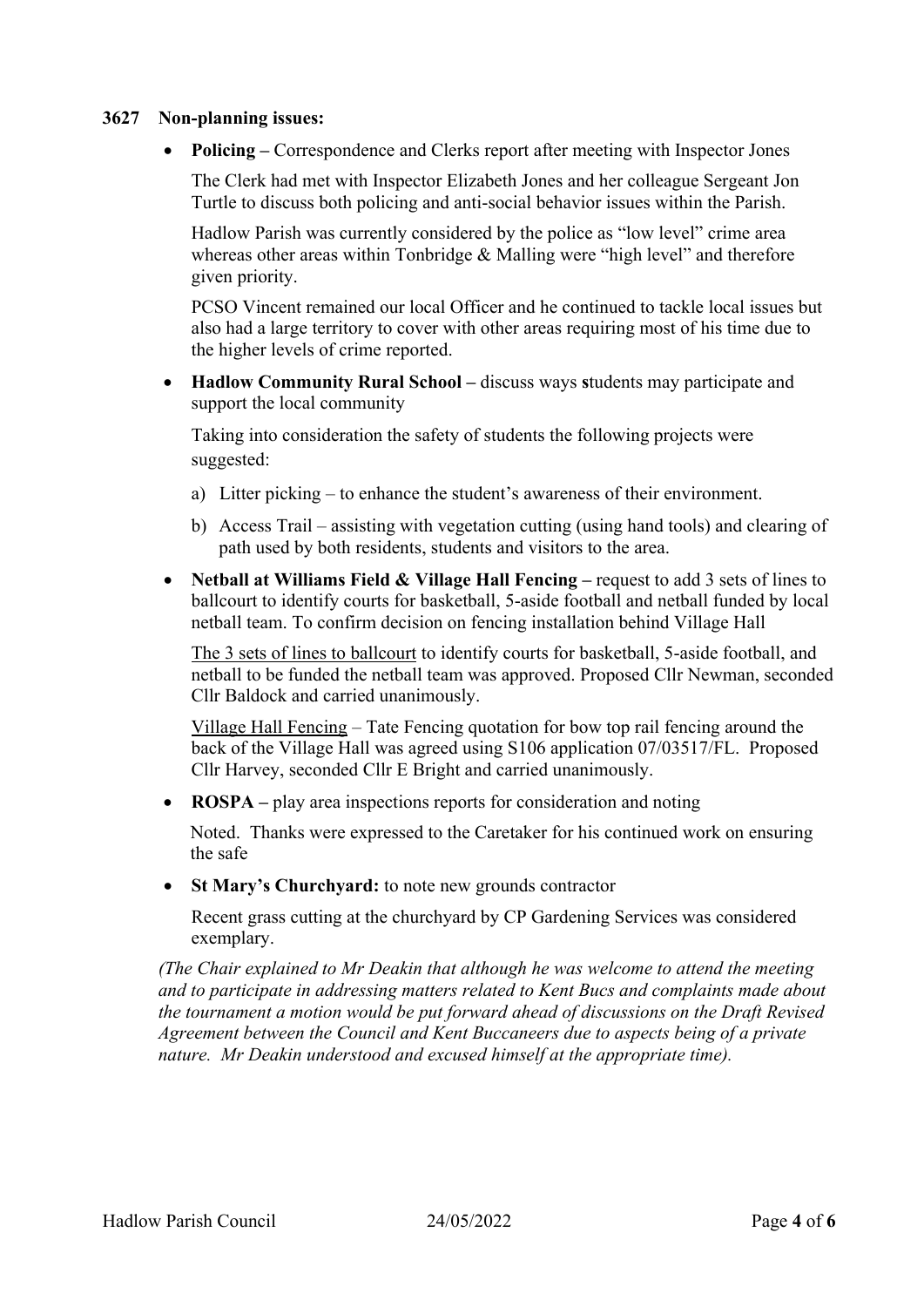• **Baseball** – to discuss concerns raised after Kent Buccaneer's May Tournament & review of Agreement

Members were updated on meeting between Hadlow Parish Council and Kent Buccaneers (Kent Bucs) to discuss residents' complaints regarding the recent tournament and to consider the draft revised Baseball Agreement.

Present at the meeting: Cllr's Collins & Harvey, Clerk, Chair of Kent Bucs Mr C Carter and two other representatives.

There had been three complaints raised with Council with one being in writing. Cllr Harvey made clear that there had been strong objections to noise, language, and urinating in the bushes by a player and such behaviour was unacceptable. It was agreed to resolve such issues by incorporating them into the Kent Bucs Briefing at the beginning of each game/practice/tournament. The revised Agreement also reflected changes to strengthen the agreement in relation to these issues making it clear that the Kent Bucs were responsible not only for the facilities but all those participating or spectating.

Cllr Harvey went on to confirm that Kent Bucs had been invoiced £300 for use of Hy-Arts Centre and that additional charges for the storage container and grounds would be included for the next season. Clerk to liaise with Kent Bucs Treasurer.

Mr Deakin then expressed his views to members, asking that Tournaments not be allowed over three days/bank holidays and limited. He did not object to baseball but wished to see the bookings reduced. The schedule was viewed by members and confirmed that there was only one tournament this season on a bank holiday (that was the April/May) and that the other is over one weekend. There could be no changes to this year's schedule, there were also several Sundays in which there was no play. Further discussion regarding next years schedule would be discussed with Kent Bucs taking into consideration those concerns raised by two residents.

As to the residents concerns that the field was unavailable to other users due to the number of baseball bookings, Cllr Harvey re-stated that it was a recreational ground to be used for sporting activities, and that the dog walking area and other play areas remained accessible to the public whilst games were being played. Williams Field was no different to other recreation grounds where sports such as cricket, football utilized the field.

In regard to the parking at the recent tournament it was recognized that this was exceptional circumstances due to the Panto being held in conjunction with the tournament.

At this point in the meeting Cllr Carey proposed a **Motion to Exclude the Press and Public** (to enable Council to consider any items on the agenda in which significant aspects will be of a confidential and financial nature)

The revised draft agreement with Kent Buccaneers was then debated. Due to lateness of meeting and the need for further information the matter was deferred.

• **Dandara –** report on the briefing held at Village Hall 23/5/22 regarding planning proposals at Court Lane

Most Councillors attended the briefing in addition to Borough Councillors. It was noted that planning application would be forthcoming. However, Members were disappointed to see that the current plans did not include items such as Heat Source Pumps, Solar Panels and other environmentally friendly utilities. Concerns were also raised as to Traffic management during construction and post completion.